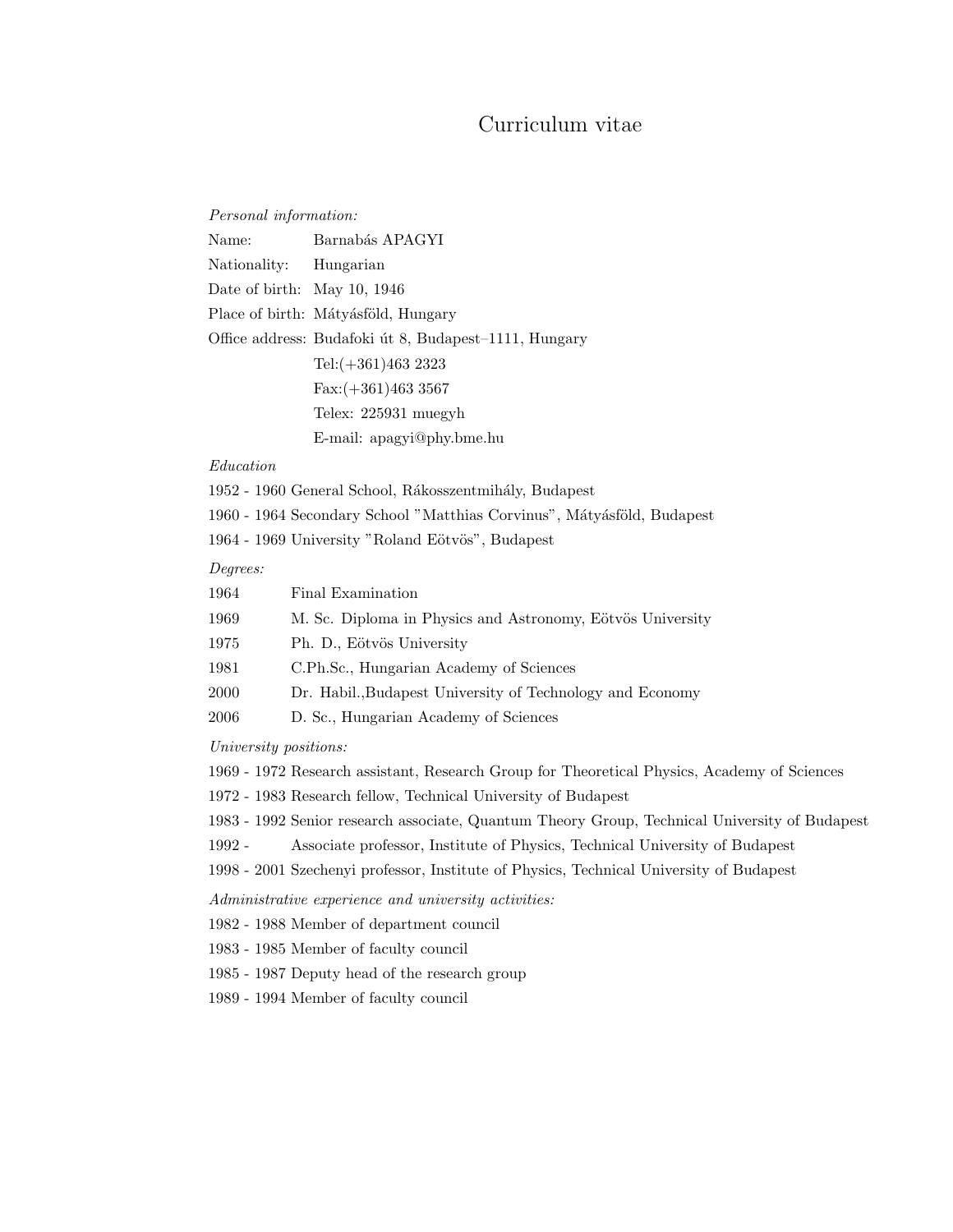#### Teaching experiences:

Scientific workshops for students

Regular courses at the Technical University of Budapest on theoretical physics

Regular examination of students at the Technical University of Budapest

Teaching foreign students in English at the Technical University of Budapest

Regular courses on quantum mechanics for physicist students

Special courses on quantum mechanics for physicist students

Special courses on solitons and inverse problems for phys. and math. students

Dissertations and theses supervised:

1976 - 1977 Attila Grandpierre, Ph.D. Thesis

1985 - 1986 Péter Lévay, Dissertation

1987 - 1988 Gábor Endrédi, Dissertation

- 1989 1990 Péter Lévay, Ph. D. Thesis
- 1995 1997 Imre Barna, Dissertation
- 1998 1999 Barnabás Báthory, Dissertation
- 1999 2000 Zoltán Harman, Dissertation
- 1999 2000 D´aniel Schumayer, Dissertation
- 2000 2004 D´aniel Schumayer, Ph. D. Thesis
- 2005 2008 Péter Varga, Ph. D. Thesis
- 2008 Tamás Pálmai, Dissertation

## Scientific activities:

Title of diploma theses: Explosions of supernovae

Title of Ph. D. theses: Theory of  $\alpha$ -decay and applications

Title of C.Ph.Sc.theses: The role of nuclear structure in many-nucleon transfer-reactions

Title of D. Sc. theses: Quantum mechanical potentials